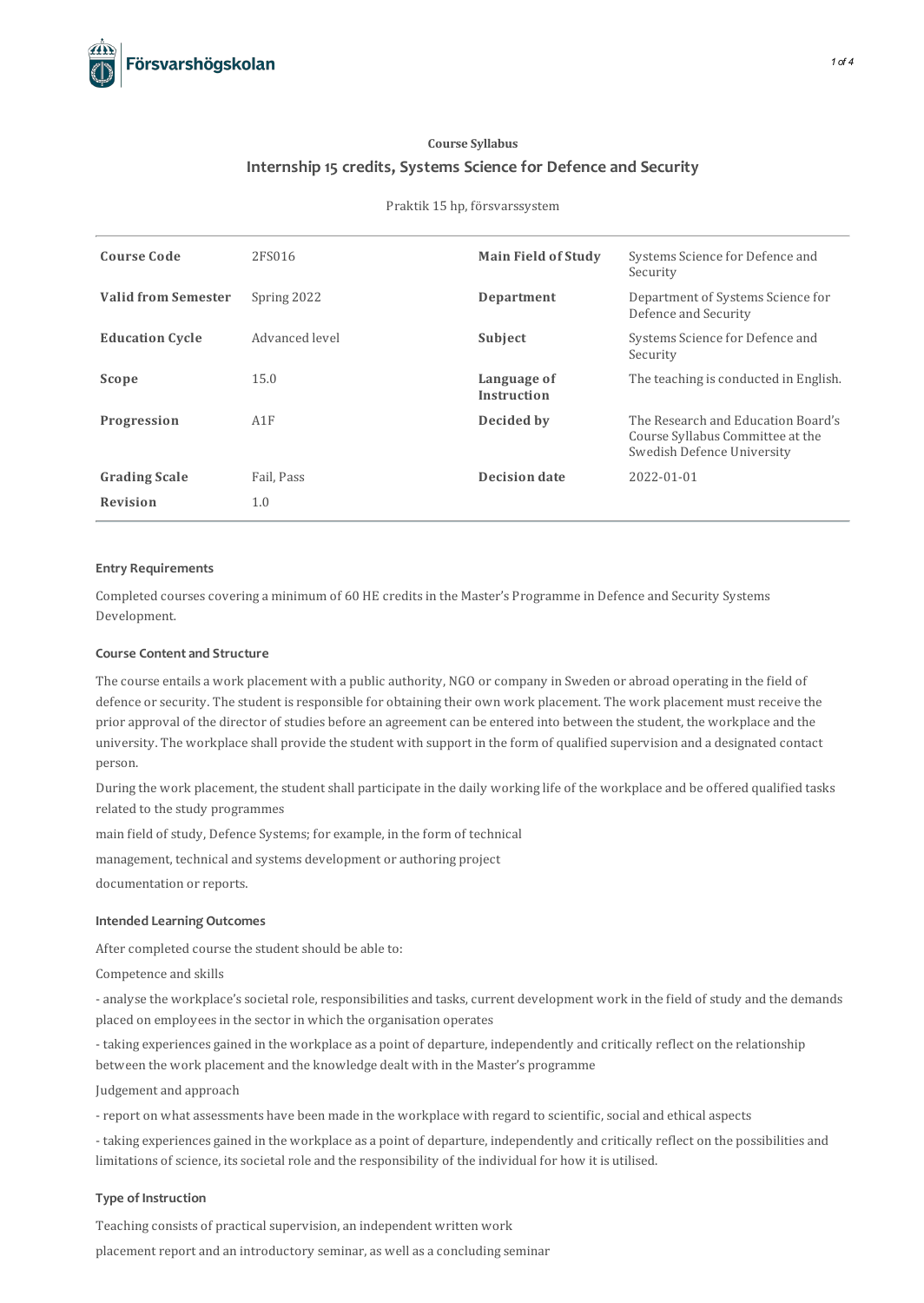

that takes the student's written report as a point of departure for reflection on the studies and their connection to working life.

#### **Assessment**

#### **Internship**

Scope: 15.0

Grading Scale: Fail, Pass

Knowledge will be assessed through following up the student's work placement, the submission of an individual written work placement report, and participation in two compulsory seminars.

The follow-up will be conducted through the course director checking on the student's progress twice during the work placement, both with the student themselves and the designated supervisor at the workplace.

The individual written report shall be submitted at the end of the work placement. In order to achieve a pass, the student shall have attended the workplace and complied with the regulations and undertakings agreed in writing between the student, workplace and university prior to the commencement of the work placement.

Examination and grading isconducted through the examiner's assessment of the written work placement report.

Attendance and active participation at seminars is compulsory and cannot be replaced. Students who fail to attend may participate in the seminars the next time the course is held.

The examiner may decide that supplementary work is required in order for a pass grade to be achieved. Examination paperssubmitted late will not be graded, unlessthere are special reasons, which have been approved by the examiner. Supplementary assignments are to be submitted no later than five working days after the notification of results and the supplementary assignment for the examination in question, unless there are special reasons, which have been approved by the examiner.

## **Grading**

Grades are set according to a two-grade scale: Pass(G) and Fail (U). A pass(G) requires active participation in the work conducted at the workplace, a pass(G) for the written work placement report and active participation in seminars.

Grading criteria are stated in the course description.

## **Restrictionsin Number of Examinations**

The total number of examination opportunities is limited to one ordinary examination and one retake.

# **Restrictions Concerning Degree**

The course cannot be included in a degree with another course whose content fully or partially corresponds to the content of this course.

## **Transitional Provisions**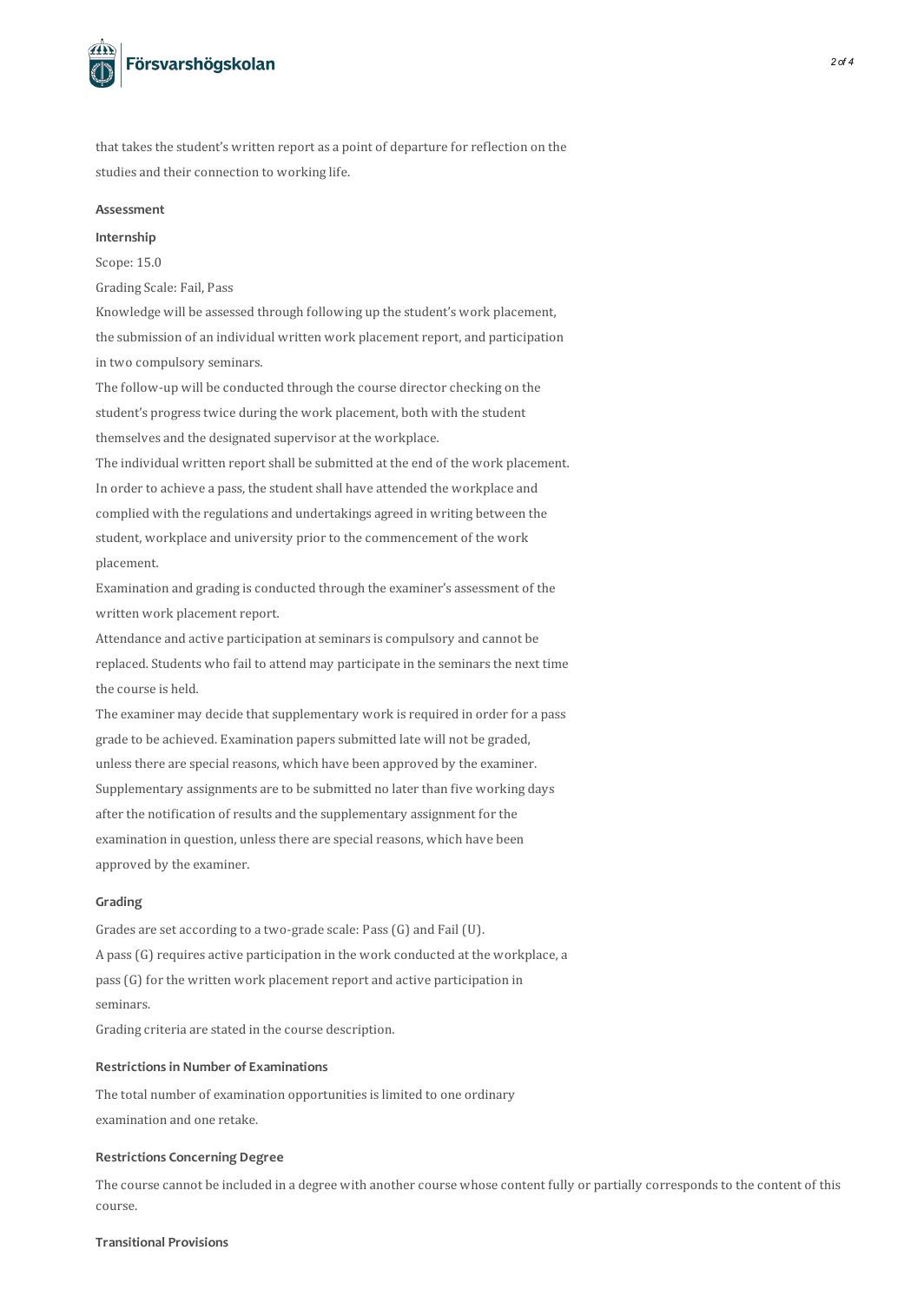

When the course is no longer given or when the course content has changed substantially, the student has the right to be examined once per semester during a three-term period in accordance with this syllabus.

## **Miscellanous**

If the student has a decision from the Swedish Defence University stating the need for extra pedagogicalsupport because of a functional disability, the examiner may decide on alternative examination forms for the student.

The course is held as an elective course in the Master's Programme in Defence and Security Systems Development.

On the completion of the course, an evaluation will be conducted under the auspices of the course director, which will form the basis for any changes to the course.

Costs incurred as a result of a work placement in a part of Sweden other than the study location (Stockholm) or another country shall be met by the student.

The Swedish Defence University reserves the right to withhold approval of proposed work placements should the organisation in question, or the contact person, be deemed unsuitable. The operations conducted at the workplace shall not be in conflict with the professional ethical foundations that govern the actions of all state employees in Sweden, cf.

http://www.statskontoret.se/globalassets/publikationer/2018/ethical\_foundations\_ of\_the-state.pdf. As the Swedish Defence University is responsible for assessing the suitability of work placements, a proposed workplace may be refused with consideration for the excessive resources required to make such an assessment.